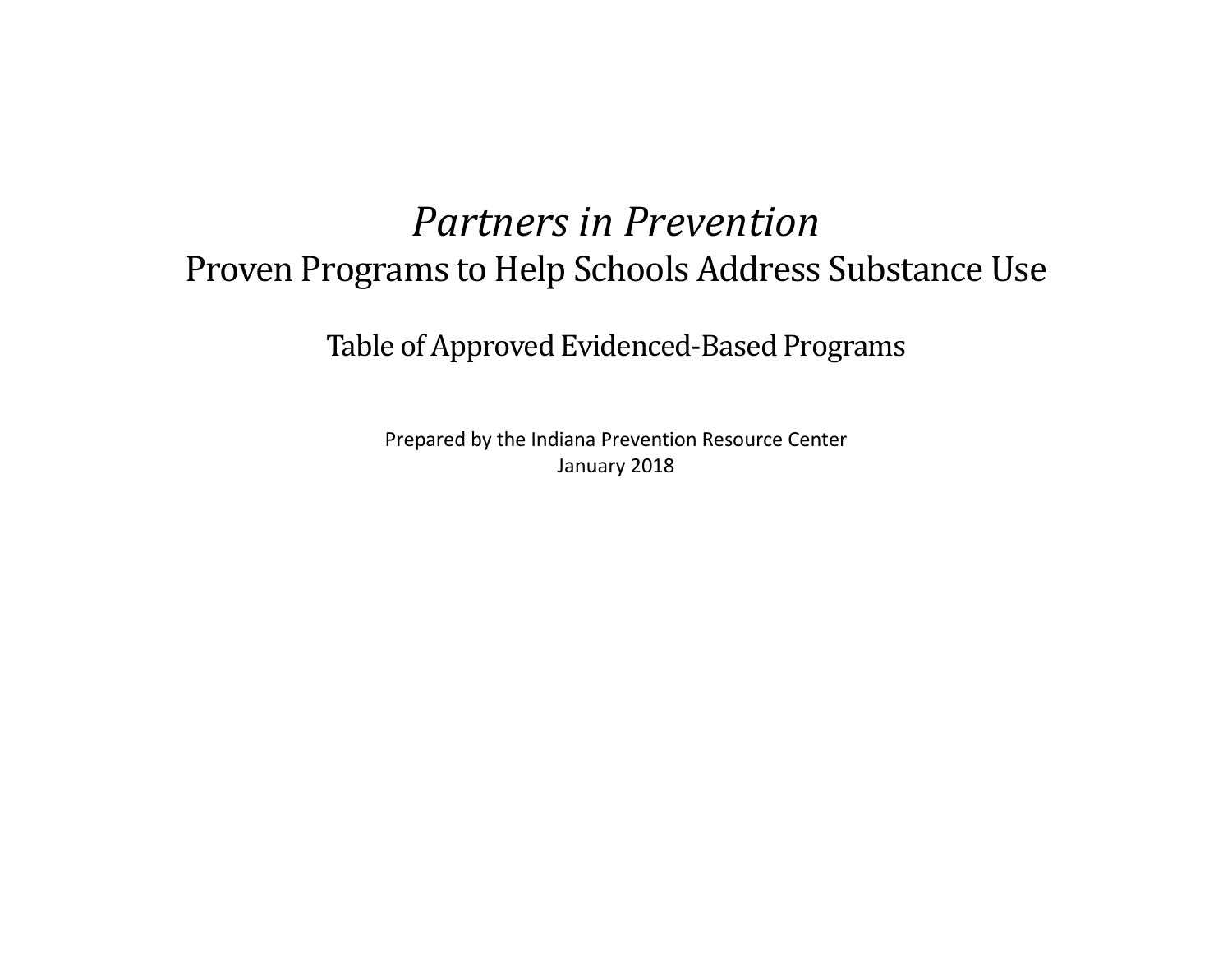| Program                                                                                                      | <b>Target Age</b><br>Range                                 | <b>Description</b>                                                                                                                                                                                                                                                                                                                                                                                                                                                                                                                                                                                                                                                                                                               | <b>Expected Outcome</b><br><b>Categories</b>                                                      |
|--------------------------------------------------------------------------------------------------------------|------------------------------------------------------------|----------------------------------------------------------------------------------------------------------------------------------------------------------------------------------------------------------------------------------------------------------------------------------------------------------------------------------------------------------------------------------------------------------------------------------------------------------------------------------------------------------------------------------------------------------------------------------------------------------------------------------------------------------------------------------------------------------------------------------|---------------------------------------------------------------------------------------------------|
| <b>Achievement Mentoring</b><br><b>Promising Program on</b><br><b>Blueprints</b> )                           | $12 - 14$ years<br>old; Middle<br>School                   | Achievement Mentoring (formerly Behavioral Monitoring and<br>Reinforcement Program) is a school-based intervention designed<br>to change the negative school behavior of middle school<br>adolescents. Students meet in small groups and systematically<br>work through behavior change. The intervention consists of four<br>components: (1) Collecting up-to-date information about each<br>student's school-related behavior; (2) Providing systematic<br>feedback to the student and/or the parents about the student's<br>behavior; (3) Attaching point values to the student's behavior to<br>earn incentives; and (4) Helping the student figure out how<br>he/she can earn more points. The program lasts for two years. | • Academic<br>achievement<br>Conduct/problem<br>behaviors<br>• School attendance<br>Substance use |
| Al's Pals: Kids Making<br><b>Healthy Choices</b><br>(Wingpsan Works)                                         | $3 - 8$ years old;<br>Pre-K and Early<br>Elementary        | Al's Pals: Kids Making Healthy Choices is a school-based early<br>childhood program designed to develop young children's social-<br>emotional competence and prevent antisocial, aggressive<br>behavior. The program aims to enhance teachers' abilities to<br>embed protective factors into their daily interactions with<br>children ages 3-8 and foster children's resilience to help them<br>deal with life's challenges and avoid risky, unhealthy behaviors.                                                                                                                                                                                                                                                               | • Conduct/problem<br>behaviors<br>• Self-control<br>Mental health<br>Social/emotional<br>skills   |
| Athletes Training and<br>Learning to Avoid<br>Steroids (ATLAS)<br>(Promising Program on<br><b>Blueprints</b> | $15 - 18$ years old<br>High School<br><b>Male Athletes</b> | Athletes Training and Learning to Avoid Steroids (ATLAS) is a<br>school-based, alcohol- and drug-prevention program for male high<br>school athletes. The program is designed to reduce or stop<br>adolescent male athletes' use of anabolic steroids, sport<br>supplements, alcohol, and illegal drugs, while improving nutrition<br>and exercise practices. Participants learn how to achieve their<br>athletic goals by using state-of-the-art sports nutrition and<br>strength training and how to avoid using harmful substances that<br>will impair their physical and athletic abilities.                                                                                                                                 | Increased<br>perception of risk<br>of substance use<br>Substance use                              |
| <b>Building Skills Grade 5</b><br>(WNY United)                                                               | $10 - 11$ years old<br>Grade 5                             | Building Skills Grade 5 is a universal, 12-lesson, classroom-based<br>social development curriculum created for high-risk students in<br>the fifth grade. The goal of the program is to decrease the<br>likelihood of alcohol and other drug use and delinquent behaviors<br>by enhancing social and personal skills. The program is grounded                                                                                                                                                                                                                                                                                                                                                                                    | • Social competence<br>Self-regulation<br>Coping ability<br>Cognitive<br>functioning              |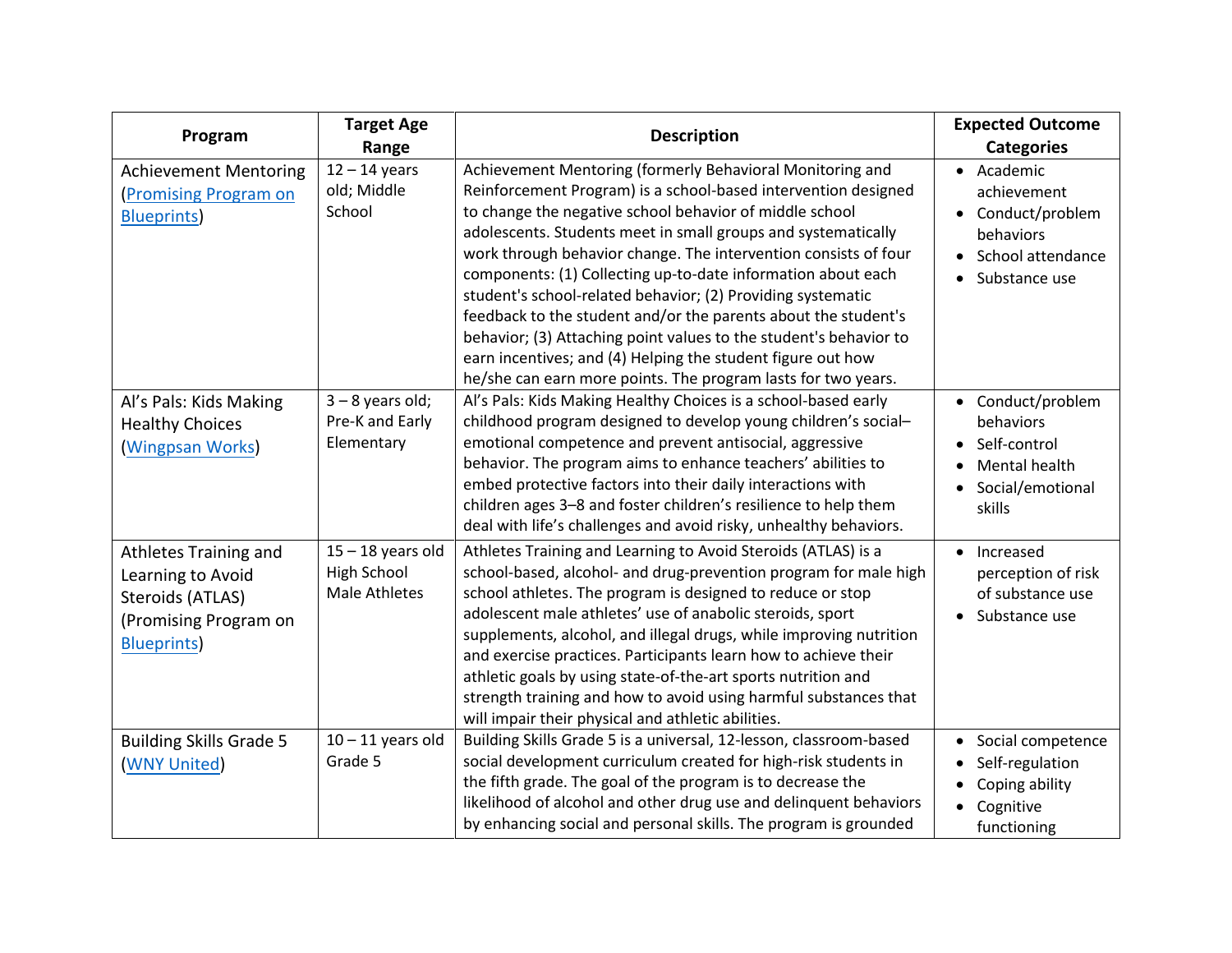| Program                                                                 | <b>Target Age</b><br>Range                    | <b>Description</b>                                                                                                                                                                                                                                                                                                                                                                                                                                                                                                                                                                                                                                   | <b>Expected Outcome</b><br><b>Categories</b>                                                                                                                                                                                    |
|-------------------------------------------------------------------------|-----------------------------------------------|------------------------------------------------------------------------------------------------------------------------------------------------------------------------------------------------------------------------------------------------------------------------------------------------------------------------------------------------------------------------------------------------------------------------------------------------------------------------------------------------------------------------------------------------------------------------------------------------------------------------------------------------------|---------------------------------------------------------------------------------------------------------------------------------------------------------------------------------------------------------------------------------|
|                                                                         |                                               | in social theory and uses a competence-enhancement approach,<br>which is a substance-use prevention approach addressing key risk<br>and protective factors. According to this approach, drug use is<br>conceptualized as a socially learned and functional behavior that<br>results from an interplay between social and personal factors. A<br>distinctive feature of the competence-enhancement approach is<br>an emphasis on teaching generic self-management and social<br>skills.                                                                                                                                                               | • Self-concept                                                                                                                                                                                                                  |
| <b>Conscious Discipline</b><br>(Conscious Discipline)                   | $3 - 11$ years old<br>Pre-K and<br>Elementary | The Conscious Discipline program is a multiyear, multicomponent,<br>school-based intervention that teaches administrators, teachers,<br>and other staff the SEL skills to change the school culture,<br>including discipline strategies and self-regulation skills for<br>children, parents, and other adults. The program includes seven<br>sections that correspond with an SEL behavior; one section is<br>taught per month. Each section aligns with one of the core<br>Conscious Discipline skills and is taught through associated<br>activities (called Structures, Rituals, or Routines).                                                    | • Academic<br>achievement<br>• Social/emotional<br>skills                                                                                                                                                                       |
| <b>Coping Power</b><br><b>Promising Program on</b><br><b>Blueprints</b> | $5 - 11$ years old<br>Elementary              | Coping Power for parents and their at-risk children consists of two<br>components (Parent Focus and Child Focus) designed to impact<br>four variables that have been identified as predicting substance<br>abuse (lack of social competence, poor self-regulation and self-<br>control, poor bonding with school, and poor caregiver<br>involvement with child). A stand-alone universal version adapts<br>the program for all elementary-school children. It uses 24<br>sessions, one each week, based on the child component of the<br>program but with some changes in activities to encourage<br>participation of all children in the classroom. | • Conduct/problem<br>behaviors<br>Favorable<br>attitudes towards<br>drug use<br>Commitment to<br>school<br>Interaction with<br>peers involved in<br>substance use<br>Rewards for<br>prosocial<br>involvement<br>• Social skills |
| <b>Curriculum Based</b>                                                 | $4 - 17$ years old                            | The Curriculum-Based Support Group (CBSG) Program is a support                                                                                                                                                                                                                                                                                                                                                                                                                                                                                                                                                                                       | • Antisocial attitudes                                                                                                                                                                                                          |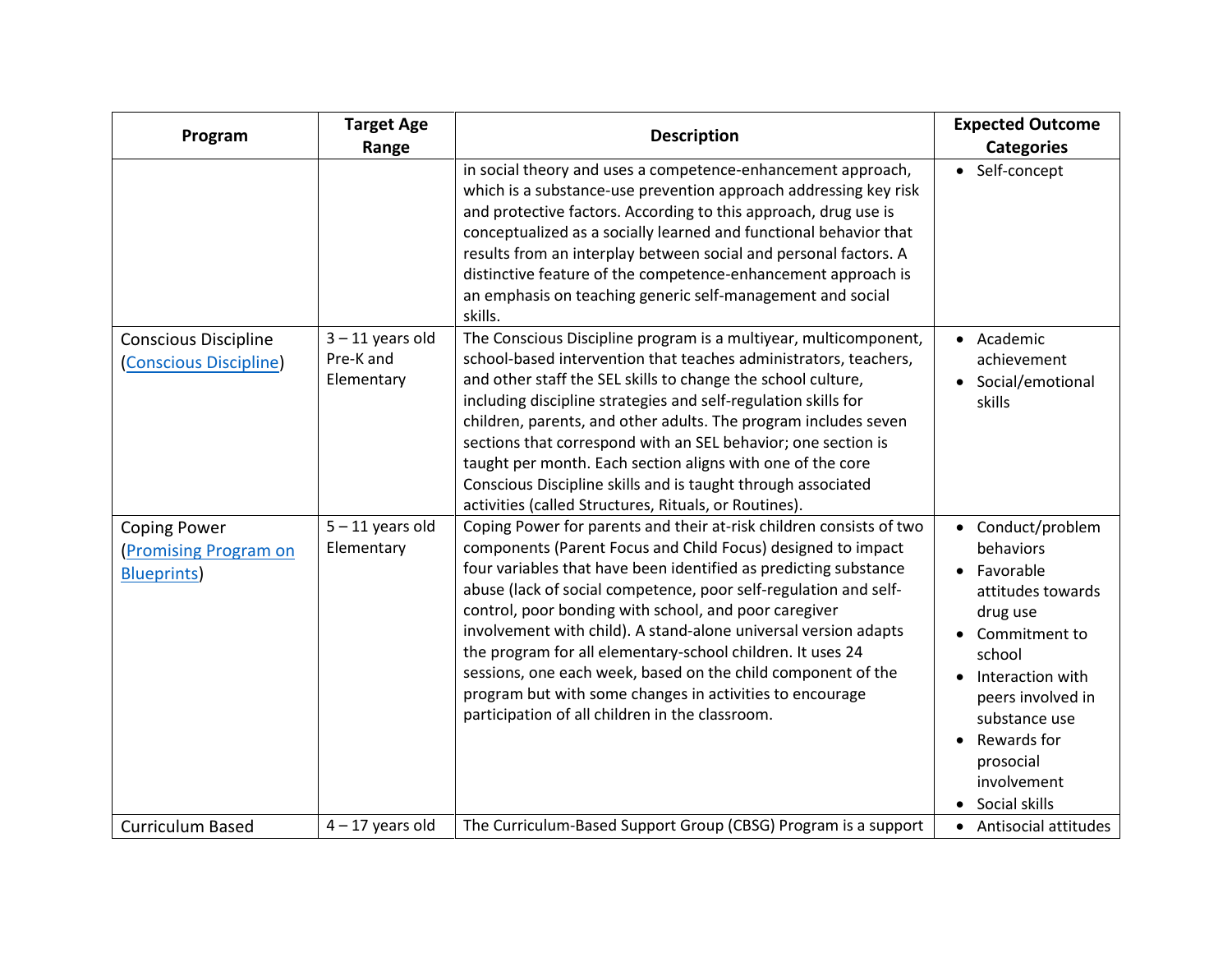| Program                                                                         | <b>Target Age</b><br>Range                    | <b>Description</b>                                                                                                                                                                                                                                                                                                                                                                                                                                                                                                                                                                                                              | <b>Expected Outcome</b><br><b>Categories</b>                                                                                             |
|---------------------------------------------------------------------------------|-----------------------------------------------|---------------------------------------------------------------------------------------------------------------------------------------------------------------------------------------------------------------------------------------------------------------------------------------------------------------------------------------------------------------------------------------------------------------------------------------------------------------------------------------------------------------------------------------------------------------------------------------------------------------------------------|------------------------------------------------------------------------------------------------------------------------------------------|
| <b>Support Group</b><br>(Trans4mcenter)                                         | Elementary,<br>Middle, High<br>School         | group intervention designed to increase resiliency and reduce risk<br>factors among children and youth ages 4-17 who are identified as<br>being at elevated risk for early substance use and future<br>delinquency and violence. Based on cognitive-behavioral and<br>competence-enhancement models of prevention, the CBSG<br>Program teaches essential life skills and offers emotional support<br>to help children and youth cope with difficult family situations;<br>resist peer pressure; set and achieve goals; refuse alcohol,<br>tobacco, and other drugs; and reduce antisocial attitudes and<br>rebellious behavior. | • Rebellious<br>behavior<br>• Attitudes and<br>intentions about<br>substance use                                                         |
| Footprints for Life<br>(Footprints for Life)                                    | $7 - 9$ years old<br>Grades 2 & 3             | Footprints for Life is a comprehensive substance-use prevention<br>intervention for children in grades two and three. The goal of the<br>program is to help young children build a strong foundation of life<br>skills rooted in key social competencies. The social competencies<br>that Footprints addresses are planning and decision-making<br>practice, interpersonal skills, cultural competence, peer pressure,<br>and peaceful conflict resolution - assets identified as promoting<br>positive attitudes and behaviors.                                                                                                | • Social competence<br>Self-control                                                                                                      |
| <b>Good Behavior Game</b><br><b>Promising Program on</b><br><b>Blueprints</b> ) | $5 - 11$ years old<br>Elementary              | The Good Behavior Game (GBG) is a classroom-based behavior<br>management strategy for elementary school that teachers use<br>along with a school's standard instructional curricula. GBG uses a<br>classroom-wide game format with teams and rewards to socialize<br>children to the role of student and reduce aggressive, disruptive<br>classroom behavior, which is a risk factor for adolescent and adult<br>illicit drug abuse, alcohol abuse, cigarette smoking, antisocial<br>personality disorder (ASPD), and violent and criminal behavior.                                                                            | • Academic<br>Achievement<br>• Conduct/problem<br>behaviors<br>Improved<br>commitment to<br>school<br>• Mental health<br>• Substance use |
| Hip-Hop 2 Prevent<br>Substance Abuse and<br><b>HIV</b><br>(Hip-Hop2Prevent)     | $12 - 16$ years old<br>Middle, High<br>School | Hip-Hop 2 Prevent Substance Abuse and HIV (H2P) is a program<br>designed to improve knowledge and skills related to preventing<br>and reducing the use of drugs and preventing HIV/AIDS among<br>youths ages 12 to 16. The program incorporates aspects of hip-<br>hop culture—including language, arts, and history—as a social,                                                                                                                                                                                                                                                                                               | Knowledge,<br>attitudes, and<br>beliefs about<br>substance use                                                                           |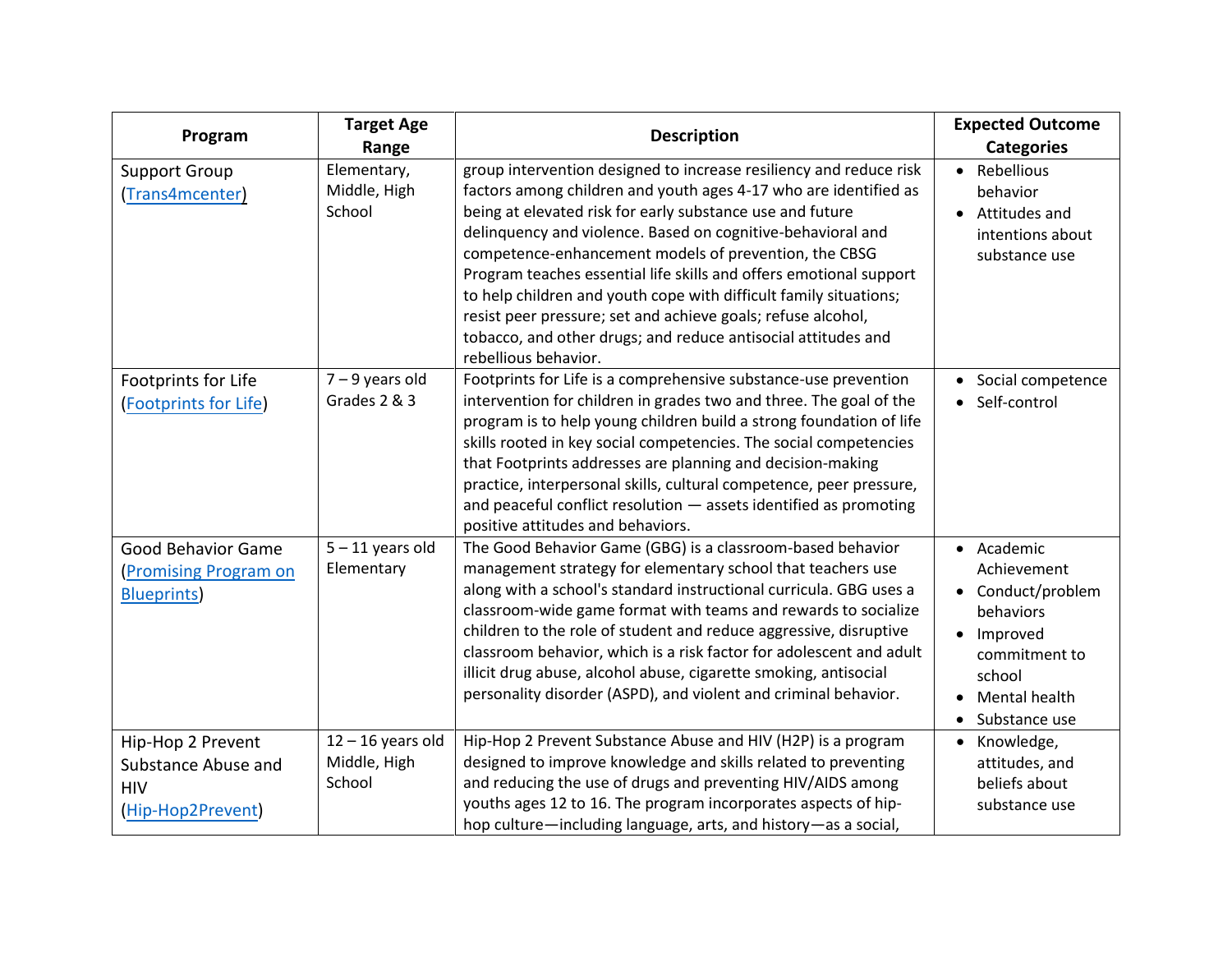| Program                                                                                                                          | <b>Target Age</b><br>Range                         | <b>Description</b>                                                                                                                                                                                                                                                                                                                                                                                                                                                                                                                                                                                                                                         | <b>Expected Outcome</b><br><b>Categories</b>                                                                                                                                           |
|----------------------------------------------------------------------------------------------------------------------------------|----------------------------------------------------|------------------------------------------------------------------------------------------------------------------------------------------------------------------------------------------------------------------------------------------------------------------------------------------------------------------------------------------------------------------------------------------------------------------------------------------------------------------------------------------------------------------------------------------------------------------------------------------------------------------------------------------------------------|----------------------------------------------------------------------------------------------------------------------------------------------------------------------------------------|
|                                                                                                                                  |                                                    | cultural, and contextual framework for addressing substance use<br>and HIV-risk behaviors.                                                                                                                                                                                                                                                                                                                                                                                                                                                                                                                                                                 |                                                                                                                                                                                        |
| <b>Incredible Years</b><br>(Promising Programs on<br>Blueprints: Child,<br>Parent, and Teacher<br>Classroom<br><b>Management</b> | $3 - 11$ years old<br>Pre-K,<br>Elementary         | The Incredible Years is a series of programs that addresses<br>multiple risk factors across settings known to be related to the<br>development of conduct disorders in children. In all three training<br>programs (Parent, Teacher, Child), trained facilitators use<br>videotaped scenes to encourage group discussion, problem-<br>solving, and sharing of ideas. The child training component for<br>children aged 3-8 years is comprised of weekly two-hour sessions<br>for 18-19 weeks during which two therapists work with 6-7<br>children and focus on social skills, conflict resolution, empathy-<br>building, problem solving and cooperation. | • Academic<br>achievement<br>• Conduct/problem<br>behaviors<br>Commitment to<br>school<br>• Rewards for<br>prosocial<br>involvement at<br>school<br>• Social skills                    |
| LifeSkills Training<br><b>Model Plus on</b><br><b>Blueprints</b> )                                                               | $8 - 14$ years old<br>Elementary,<br>Middle        | LifeSkills Training (LST) is a classroom-based universal prevention<br>program designed to prevent adolescent tobacco, alcohol,<br>marijuana use, and violence. Three major program components<br>teach students: (1) personal self-management skills, (2) social<br>skills, and (3) information and resistance skills specifically related<br>to drug use. Skills are taught using instruction, demonstration,<br>feedback, reinforcement, and practice.                                                                                                                                                                                                  | • Conduct/problem<br>behavior<br>Favorable<br>attitudes toward<br>problem behavior<br>• Improve mental<br>health<br>Increases<br>perceived risk of<br>substance use<br>• Substance use |
| <b>Positive Action</b><br><b>Model Program on</b><br><b>Blueprints</b>                                                           | $5 - 14$ years old<br>Elementary,<br>Middle School | Positive Action (PA) is a school-based program that includes<br>school-wide climate change and a detailed curriculum. Lessons for<br>each grade level are scripted and age-appropriate. The content of<br>the program is included in six units that form the foundation for<br>the whole program. The first unit teaches the philosophy of the<br>program and the Thoughts-Actions-Feelings about Self Circle, and<br>provides an introduction to the nature and relevancy of positive<br>and negative actions/behaviors.                                                                                                                                  | • Academic<br>achievement<br>Conduct/problem<br>behaviors<br>• Improved<br>commitment to<br>school                                                                                     |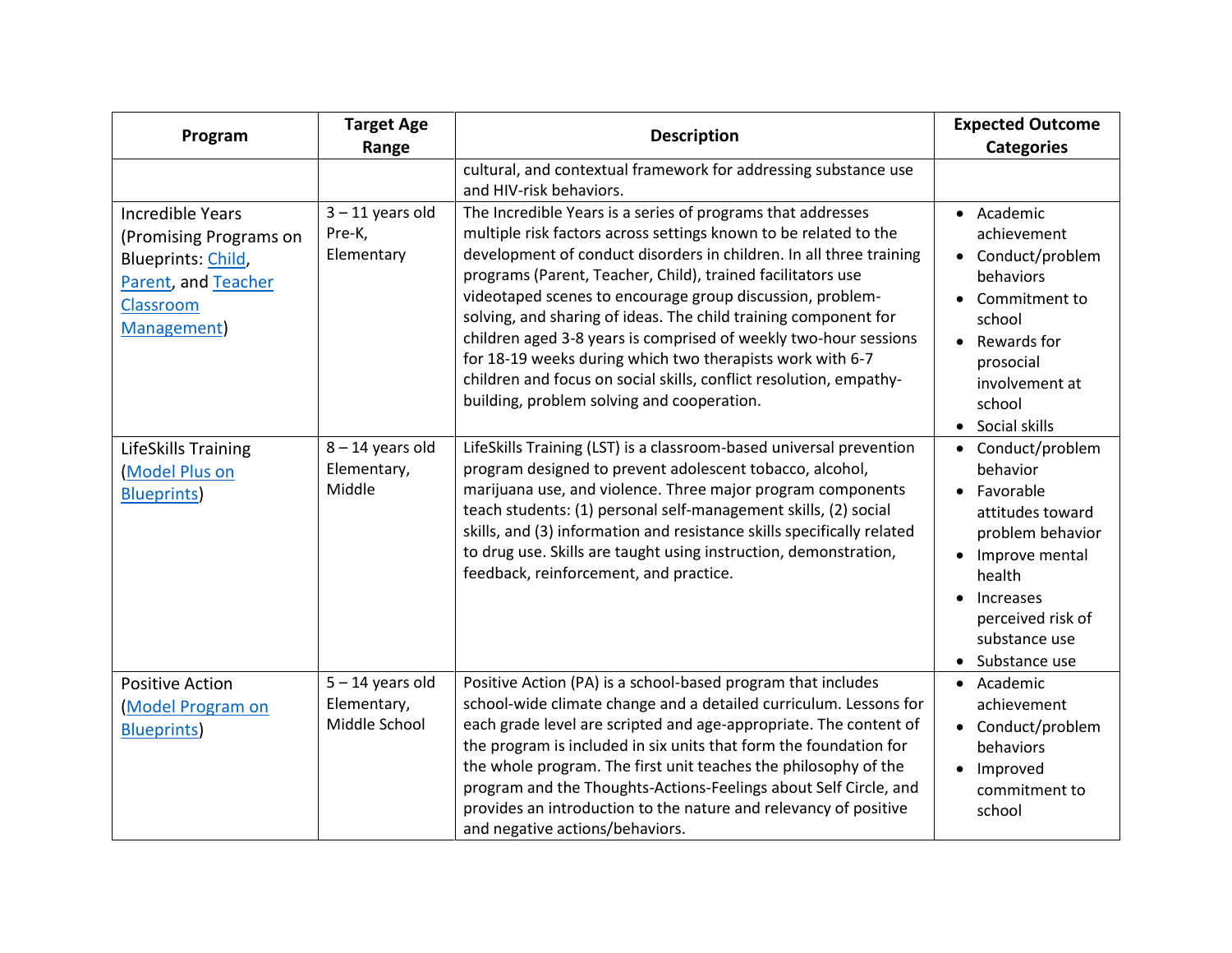| Program                                                                          | <b>Target Age</b><br>Range                    | <b>Description</b>                                                                                                                                                                                                                                                                                                                                                                                                                                                                                                                                                                                    | <b>Expected Outcome</b><br><b>Categories</b>                                                                                                                               |
|----------------------------------------------------------------------------------|-----------------------------------------------|-------------------------------------------------------------------------------------------------------------------------------------------------------------------------------------------------------------------------------------------------------------------------------------------------------------------------------------------------------------------------------------------------------------------------------------------------------------------------------------------------------------------------------------------------------------------------------------------------------|----------------------------------------------------------------------------------------------------------------------------------------------------------------------------|
|                                                                                  |                                               |                                                                                                                                                                                                                                                                                                                                                                                                                                                                                                                                                                                                       | Improving mental<br>health<br>Improving school<br>attendance<br>Social skills<br>Substance use                                                                             |
| Project Alert<br>(Project Alert)                                                 | $12 - 14$ years old<br>Middle School          | Project ALERT is a school-based, substance use prevention<br>program for middle or junior high school students. The program<br>aims to prevent adolescent nonusers from experimenting with<br>alcohol, tobacco, and marijuana and prevent adolescent users of<br>these substances from becoming more regular users. Based on<br>the social influence model of prevention, the program is designed<br>to help motivate young people to avoid using drugs and to teach<br>them the skills they need to understand and resist pro-drug social<br>influences.                                             | • Favorable<br>attitudes toward<br>problem behavior<br>Interaction with<br>friends involved in<br>substance use<br>• Perceived risk of<br>substance use<br>• Substance use |
| Project SUCCESS<br>(Project Success)                                             | $12 - 18$ years old<br>Middle, High<br>School | Project SUCCESS (Schools Using Coordinated Community Efforts to<br>Strengthen Students) is designed to prevent and reduce substance<br>use among students 12 to 18 years of age. The program was<br>originally developed for students attending alternative high<br>schools who are at high risk for substance use and abuse due to<br>poor academic performance, truancy, discipline problems,<br>negative attitudes toward school, and parental substance abuse.<br>In recent years, Project SUCCESS has been used in regular middle<br>and high schools for a broader range of high-risk students. | • Substance use<br>Peers involved in<br>substance use<br>• Prosocial<br>involvement                                                                                        |
| Project Towards No<br>Drug Abuse<br><b>Model Program on</b><br><b>Blueprints</b> | $15 - 18$ years old<br><b>High School</b>     | Project Towards No Drug Abuse (TND) is a drug prevention<br>program for high school youth who are at risk for drug use and<br>violence-related behavior. The current version of the Project TND<br>curriculum contains twelve 40-minute interactive sessions taught<br>by teachers or health educators over a 3-week period. Sessions<br>provide instruction in motivation activities to not use drugs; skills<br>in self-control, communication, and resource acquisition; and                                                                                                                       | • Conduct/problem<br>behaviors<br>• Self-control<br>Substance use                                                                                                          |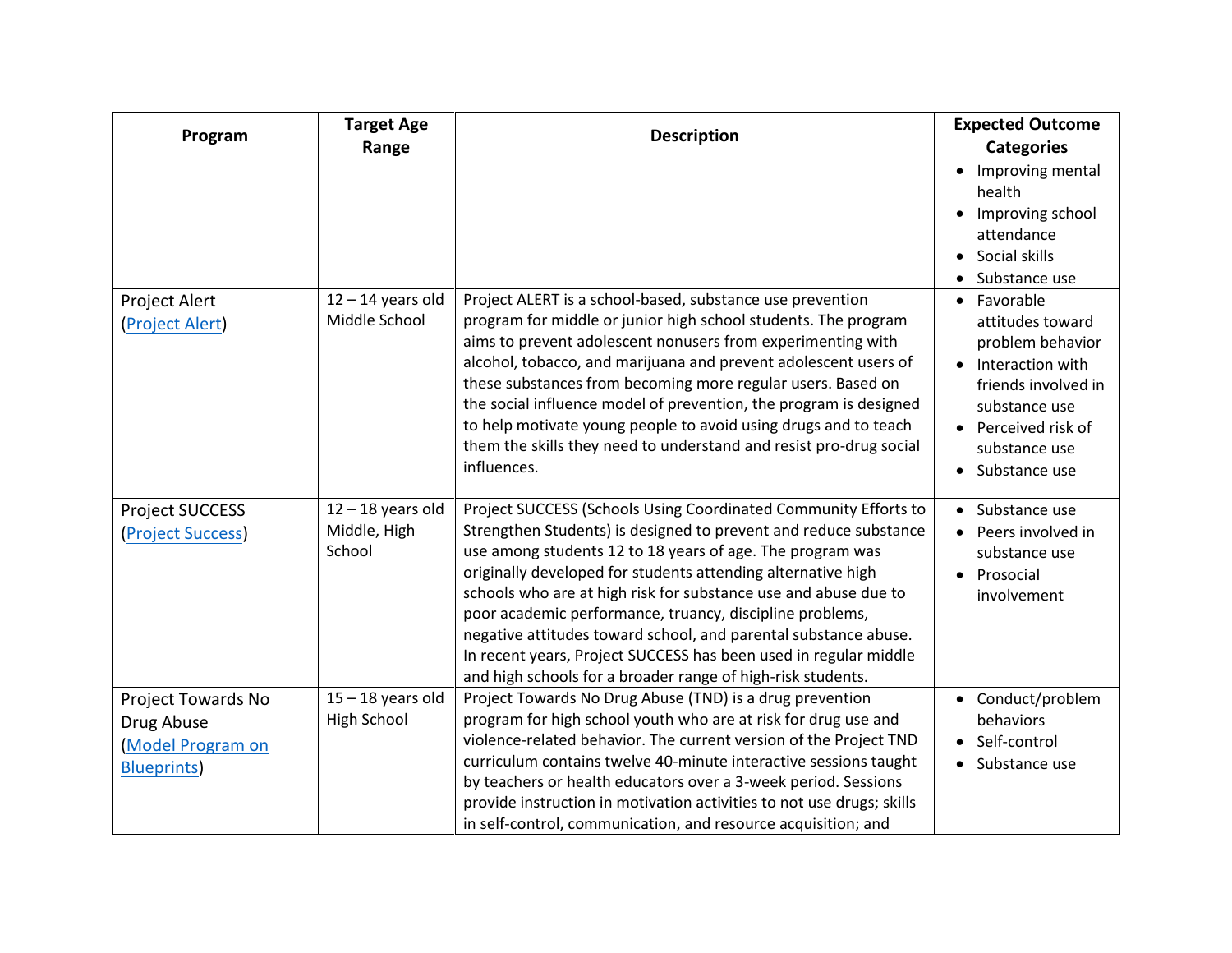| Program                                                                                                               | <b>Target Age</b><br>Range                                                    | <b>Description</b>                                                                                                                                                                                                                                                                                                                                                                                                                                                                                                                                                                                                                                                                                                                                                                                                           | <b>Expected Outcome</b><br><b>Categories</b>                                                                                                   |
|-----------------------------------------------------------------------------------------------------------------------|-------------------------------------------------------------------------------|------------------------------------------------------------------------------------------------------------------------------------------------------------------------------------------------------------------------------------------------------------------------------------------------------------------------------------------------------------------------------------------------------------------------------------------------------------------------------------------------------------------------------------------------------------------------------------------------------------------------------------------------------------------------------------------------------------------------------------------------------------------------------------------------------------------------------|------------------------------------------------------------------------------------------------------------------------------------------------|
|                                                                                                                       |                                                                               | decision-making strategies. The program is delivered universally<br>and has been used in both traditional and alternative, high-risk<br>high schools.                                                                                                                                                                                                                                                                                                                                                                                                                                                                                                                                                                                                                                                                        |                                                                                                                                                |
| <b>Promoting Alternative</b><br><b>Thinking Programs</b><br>(PATHS)<br><b>Model Program on</b><br><b>Blueprints</b> ) | $5 - 11$ years old<br>Elementary                                              | The PATHS curriculum is a comprehensive program for promoting<br>emotional and social competencies and reducing aggression and<br>behavior problems in elementary school-aged children (grades K-<br>6) while simultaneously enhancing the educational process in the<br>classroom.                                                                                                                                                                                                                                                                                                                                                                                                                                                                                                                                          | • Academic<br>achievement<br>• Conduct/problem<br>behaviors<br>Improving school<br>commitment<br>Improving mental<br>health<br>• Social skills |
| Reconnecting Youth<br>(Reconnecting Youth)                                                                            | $14 - 19$ years old<br>High School                                            | Reconnecting Youth: A Peer Group Approach to Building Life Skills<br>(RY) is a school-based prevention program for students' ages 14-<br>19 years that teaches skills to build resiliency against risk factors<br>and control early signs of substance abuse and emotional distress.<br>RY targets youth who demonstrate poor school achievement and<br>high potential for school dropout.                                                                                                                                                                                                                                                                                                                                                                                                                                   | • Academic<br>achievement<br>School attendance<br>Substance use<br>Mental health<br>$\bullet$                                                  |
| <b>Ripple Effects</b><br>(Ripple Effects)                                                                             | $7 - 16$ years old<br>Late Elementary,<br>Middle, Early<br><b>High School</b> | Ripple Effects Whole Spectrum Intervention System (Ripple<br>Effects) is an interactive, software-based adaptive intervention for<br>students that is designed to enhance social-emotional<br>competencies and ultimately improve outcomes related to school<br>achievement and failure, delinquency, substance abuse, and<br>mental health. he software presents students with peer-narrated<br>tutorials that address social-emotional competencies (e.g., self-<br>understanding, empathy, impulse control, emotional regulation,<br>assertiveness, decision-making, connection to community),<br>present science-based information about group-level risk factors,<br>and give each student personalized guidance to address risk and<br>protective factors specific to the student's environment and<br>personal goals. | • Academic<br>achievement<br>• Improved<br>attendance<br>Improved mental<br>health<br>Social emotional<br>skills                               |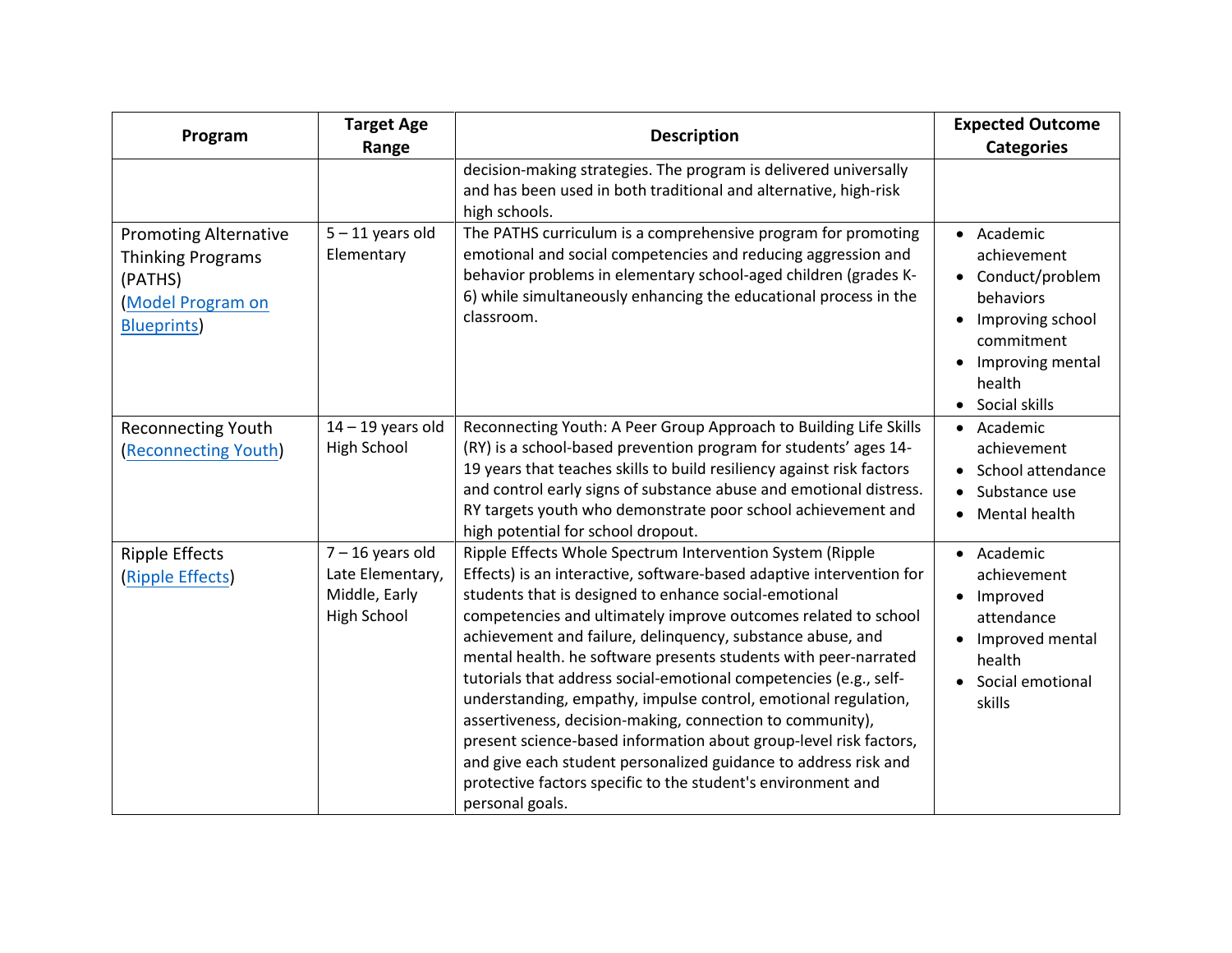| Program                                                                                                       | <b>Target Age</b><br>Range                 | <b>Description</b>                                                                                                                                                                                                                                                                                                                                                                                                                                                                                                                                                                                                                                                                                                                                                                     | <b>Expected Outcome</b><br><b>Categories</b>                                                                                                                                   |
|---------------------------------------------------------------------------------------------------------------|--------------------------------------------|----------------------------------------------------------------------------------------------------------------------------------------------------------------------------------------------------------------------------------------------------------------------------------------------------------------------------------------------------------------------------------------------------------------------------------------------------------------------------------------------------------------------------------------------------------------------------------------------------------------------------------------------------------------------------------------------------------------------------------------------------------------------------------------|--------------------------------------------------------------------------------------------------------------------------------------------------------------------------------|
| Second Step Elementary<br><b>School Program</b><br>(Second Step)                                              | $5 - 11$ years old<br>Elementary           | Second Step-Elementary is a universal, classroom-based program<br>for children in kindergarten through fifth grade, which is designed<br>to increase school success and decrease problem behaviors by<br>promoting social-emotional competence and self-regulation. The<br>Second Step program consists of a skills-focused, social-emotional<br>learning (SEL) curriculum that emphasizes skills that strengthen<br>students' ability to learn, have empathy, manage emotions, and<br>solve problems.                                                                                                                                                                                                                                                                                 | • Conduct/problem<br>behaviors<br>• Improving mental<br>health<br>• Self control<br>Social skills<br>$\bullet$                                                                 |
| Second Step: Student<br>Success Through<br><b>Prevention Middle</b><br><b>School Program</b><br>(Second Step) | $12 - 14$ years old<br>Middle School       | The Second Step Middle School program is a universal, classroom-<br>based intervention for children in grades six through eight, which<br>is designed to increase school success and decrease problem<br>behaviors by promoting social-emotional competence. The<br>Second Step program consists of a skills-focused, social-emotional<br>learning (SEL) curriculum that emphasizes directly teaching<br>students how to strengthen their ability to learn, have empathy,<br>manage emotions, and solve problems.                                                                                                                                                                                                                                                                      | • Conduct/problem<br>behaviors<br>• Social skills                                                                                                                              |
| <b>SPORT Prevention Plus</b><br>Wellness<br><b>Promising Program on</b><br><b>Blueprints</b> )                | $15 - 18$ years old<br>High School         | SPORT Prevention Plus Wellness is a health promotion program<br>for high school adolescents to improve their physical fitness,<br>nutrition, and sleep habits, and avoid alcohol, tobacco and drug<br>use. SPORT content highlights the positive image benefits of an<br>active lifestyle by showing youth as active and fit, and emphasizes<br>substance abuse as counterproductive to achieving positive image<br>and behavior goals. The program consists of an in-person health<br>behavior screen, a one-on-one consultation with the teens, a<br>take-home fitness prescription targeting adolescent health<br>promoting behaviors and alcohol use along with its risk and<br>protective factors, and a flyer reinforcing key content of the<br>consultation mailed to the home. | • Favorable<br>attitudes toward<br>problem behavior<br>• Improving<br>commitment to<br>school<br>• Interaction with<br>friends involved in<br>substance use<br>• Substance use |
| <b>Too Good for Violence</b><br>$K-5$<br>(Too Good Programs)                                                  | $5 - 11$ years old<br>Elementary<br>School | Too Good for Violence (TGFV) K-5 is a school- and community-<br>based prevention program that targets all students in<br>kindergarten through fifth grade. TGFV K-5 builds skills<br>sequentially, providing developmentally appropriate curricula at                                                                                                                                                                                                                                                                                                                                                                                                                                                                                                                                  | • Conduct/problem<br>behaviors<br>Self-control<br>• Social skills                                                                                                              |